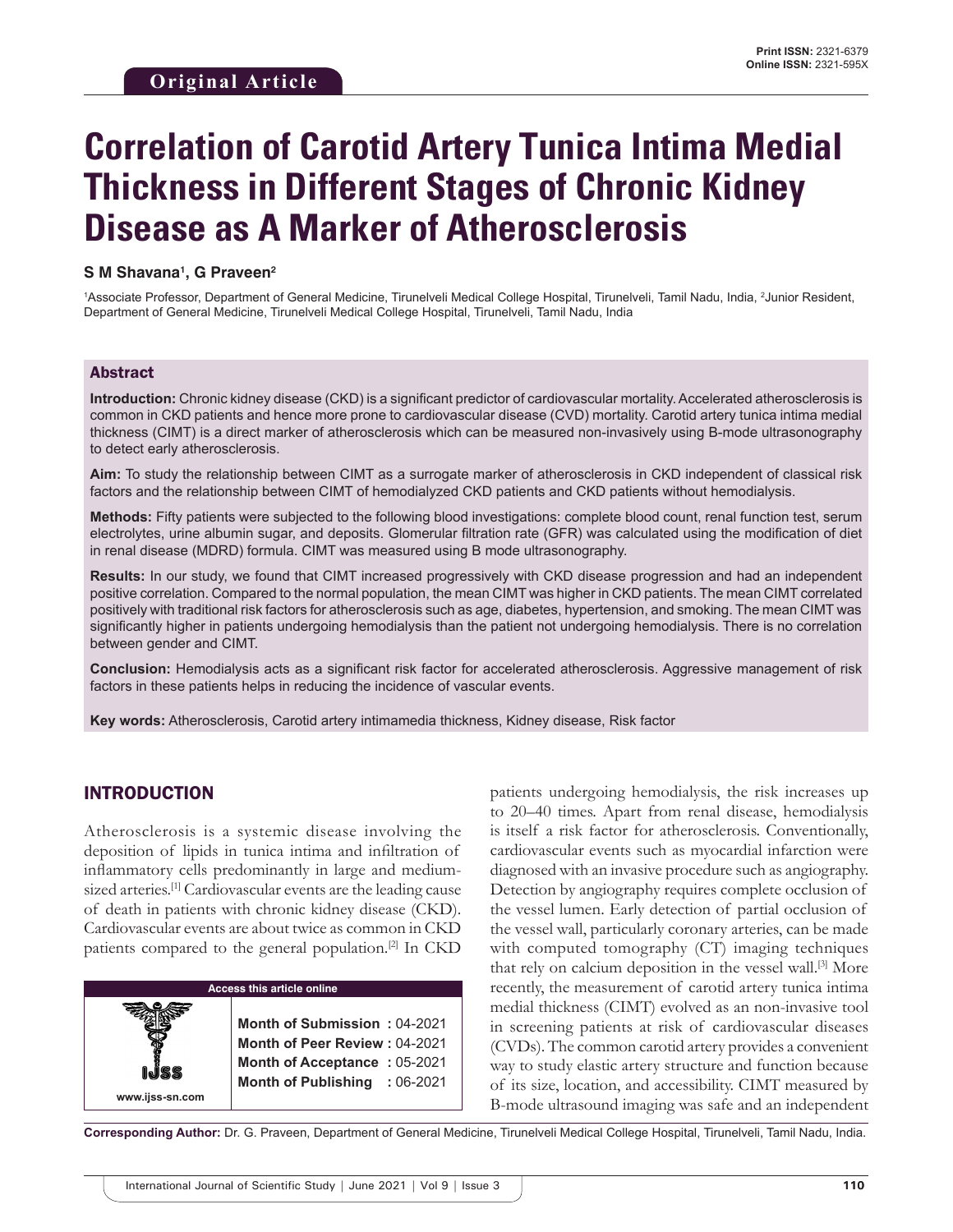predictor of vascular events.[4] Measurement of CIMT can also be used as an indicator of atherosclerosis in dialysis patients. In CKD patients, CVDs are the leading cause of death, and CIMT measurement can be used as a marker of early atherosclerosis. In this study, various proatherogenic risk factors, including hemodialysis, a risk factor in CKD were studied using CIMT.[5]

## **Aim**

To study the relationship between CIMT as a surrogate marker of atherosclerosis in CKD patients independent of classical risk factors.

## MATERIALS AND METHODS

This cross-sectional study was conducted in the department of General Medicine at Tirunelveli Medical College. About 50 CKD patients attended Nephrology and General Medicine OPD between December 2017 and October 2018.

#### **Inclusion Criteria**

Patients undergoing regular hemodialysis for at least 6 months were identified as hemodialysis patients. Patients with glomerular filtration rate (GFR) <60 ml/min per 1.73 m2 for 3 months or more calculated using "modification of diet in renal disease (MDRD)".

### **Exclusion Criteria**

Patients who are undergoing regular hemodialysis for <6 months. Patients with GFR more than 60 ml/min per 1.73 m<sup>2</sup> calculated using the MDRD formula. Patients who are not willing for the study after informed consent.

After getting informed consent, patients were subjected to detailed history taking, clinical and laboratory investigations. In addition, they were subjected to the following blood investigations: complete blood count, renal function test, serum electrolytes, urine albumin sugar, and deposits. GFR was calculated using the MDRD formula. CIMT was measured using B-mode ultrasonography. CIMT is measured from the leading edge of the first echogenic line and second echogenic line. A single radiologist measured CIMT at three sites on both sides. The average is taken as mean CIMT.

# RESULTS

In our study, most of the individuals were <30 years of age, constituting 34% of the study population. In our study, out of 50 patients, about 66% were male, and 34% were female population. In our study, 34% of patients had serum creatinine less than the normal value of 1.2 mg/dl,

while 66% had >1.2 mg/dl. In our study, ESRD patients with GFR  $\leq$ 15 ml/1.73 m<sup>2</sup> occupy 40% of the study population. Only 6% of individuals belong to Stage I CKD. In our study, out of 50 patients, 29 patients were non-diabetic and 21 patients were diabetic. In our study, hypertension is present in an equal proportion of the study population. In our study, most individuals were undergoing hemodialysis, which is up to 60% of the study population. In our study, about 34% of individuals were smokers and 16% of individuals were non-smokers. In our study, CIMT mean was taken as 1 mm. About 62% of individuals had a mean CIMT of <1 mm and about 38% had a mean CIMT of more than 1 mm. In our study, with the mean CIMT of 1 mm, 60% had less than mean on the right side, and 40% had CIMT more than mean on the right side. In our study, about 60% had CIMT <1 mm on the left side, and 40% had CIMT >1 mm on the left side [Tables 1 and 2].

In our study population, there is an increase in CIMT as the age increases. There is a progressive increase in CIMT as a person ages, which indicates that the risk of atherosclerosis increases with age. There is a positive correlation between age and CIMT with a *P* value of 0.001, which is statistically significant. The mean CIMT in females is 0.95 and the mean CIMT in males is 0.99. There is no significant correlation between sex and CIMT with a *P* value of 0.567. Hence, there is no difference in risk of atherosclerosis in different sex [Table 3].

# **DISCUSSION**

Multiple epidemiological studies have shown that traditional and emerging cardiovascular risk factors are associated with increased CIMT.<sup>[6-8]</sup> Age, hypertension, diabetes mellitus, dyslipidemia, and smoking all positively correlate with increased CIMT. Emerging risk factors, including lipoprotein (a), oxidized lowdensity lipoprotein, and homocysteine, correlate positively. Inflammatory markers are associated with atherosclerosis, and these markers do correlate with elevated CIMT values. Wang *et al*. showed elevated CIMT with C-reactive protein in women in Framingham Heart Study, even after adjusting traditional risk factors.<sup>[9]</sup> C-reactive protein was found to be associated with CIMT in the Rotterdam study and could predict the progression as well.<sup>[10]</sup> The constellation of cardiovascular risks with abdominal obesity, hypertension, hyperglycemia, hypertriglyceridemia, and insulin resistance, known as metabolic syndrome, has a different perspective on CIMT value and is a subject of research.<sup>[11]</sup>

As the person progresses from one stage to the next stage, there is an increase in CIMT. According to Kato *et al*., there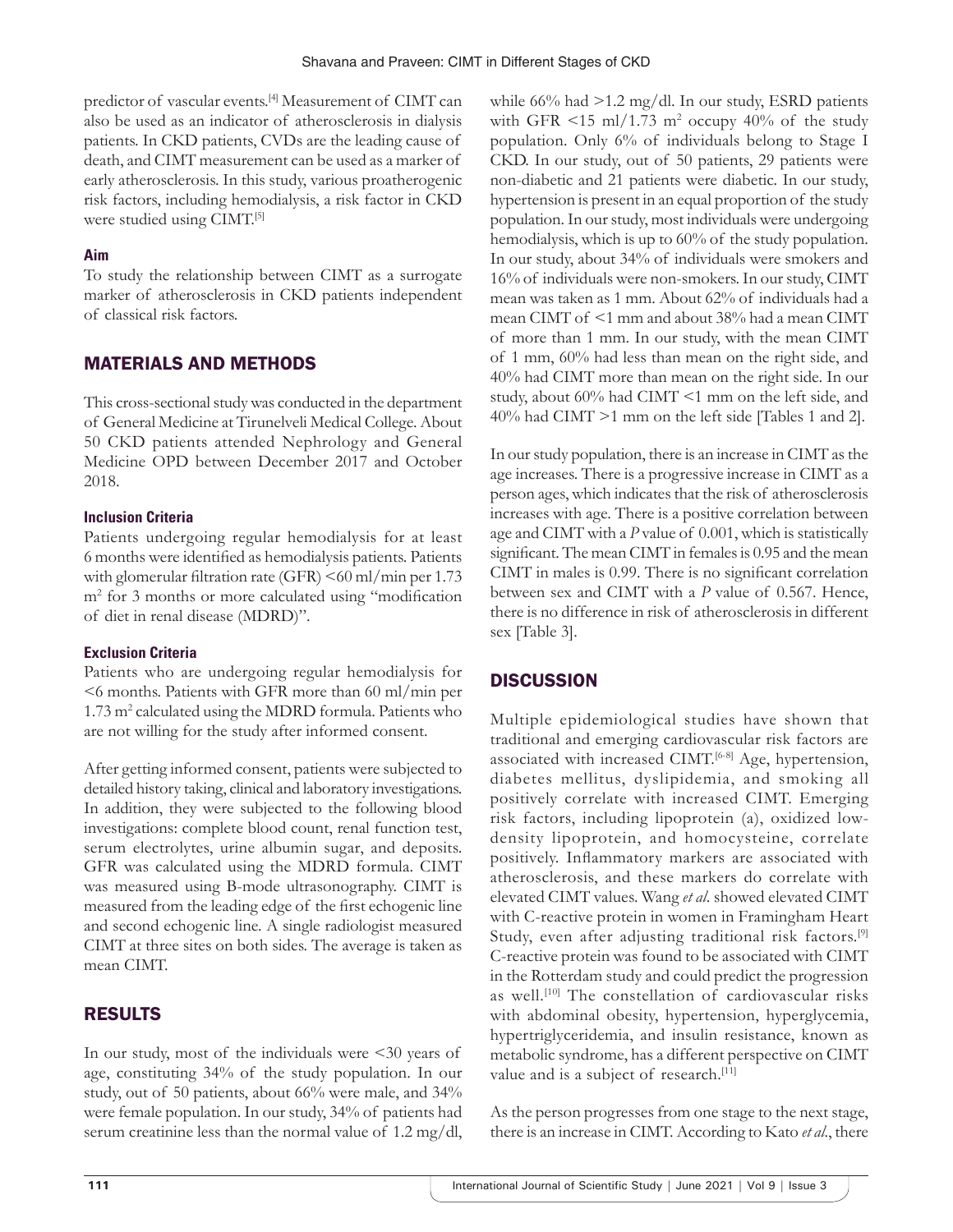| <b>Table 1: Patients characteristics</b> |                  |            |  |  |
|------------------------------------------|------------------|------------|--|--|
| <b>Characteristics</b>                   | <b>Frequency</b> | Percentage |  |  |
| Age group                                |                  |            |  |  |
| < 30                                     | 17               | 34.0       |  |  |
| $31 - 40$                                | 8                | 16.0       |  |  |
| $41 - 50$                                | 16               | 32.0       |  |  |
| >50                                      | 9                | 18.0       |  |  |
| Gender                                   |                  |            |  |  |
| Male                                     | 33               | 66.0       |  |  |
| Female                                   | 17               | 34.0       |  |  |
| <b>Blood Urea</b>                        |                  |            |  |  |
| $<$ 40                                   | 11               | 66.0       |  |  |
| >40                                      | 39               | 34.0       |  |  |
| Serum Creatinine                         |                  |            |  |  |
| 1.2                                      | 33               | 66         |  |  |
| >1.2                                     | 17               | 34         |  |  |
| <b>CKD Stage</b>                         |                  |            |  |  |
| ı                                        | 3                | 6          |  |  |
| Ш                                        | 9                | 18         |  |  |
| Ш                                        | 14               | 28         |  |  |
| IV                                       | 4                | 8          |  |  |
| $\vee$                                   | 20               | 40         |  |  |
| CIMT-Mean                                |                  |            |  |  |
| >1                                       | 19               | 38         |  |  |
| <1                                       | 31               | 62         |  |  |
| CIMT-RT                                  |                  |            |  |  |
| >1                                       | 20               | 40         |  |  |
| <1                                       | 30               | 60         |  |  |
| CIMT-LT                                  |                  |            |  |  |
| >1                                       | 20               | 40         |  |  |
| <1                                       | 30               | 60         |  |  |

CKD: Chronic kidney disease, CIMT: Carotid artery tunica intima medial thickness

| <b>Table 2: Patient comorbidities</b> |                  |            |  |  |
|---------------------------------------|------------------|------------|--|--|
| <b>Characteristics</b>                | <b>Frequency</b> | Percentage |  |  |
| Diabetes mellitus                     | 21               | 42         |  |  |
| Hypertension                          | 25               | 50         |  |  |
| Hemodialysis                          | 20               | 40         |  |  |
| Smoker                                | 16               | 32         |  |  |

is a positive correlation between the stage of CKD and mean CIMT with a *P*-value of 0.001.[12]

Diabetes is a common cause of end-stage kidney disease. The mean CIMT in diabetic patients was 1.17, and the mean CIMT in nondiabetic patients was 0.84. There is a positive correlation between diabetes and CIMT with a *P*-value of 0.001, which is significant. According to Papagianni *et al*., where they showed diabetic patients had increased CIMT.<sup>[13]</sup>

The mean CIMT in hemodialysis patients is 1.23, and the mean CIMT in non-dialysis patients was 0.81. This shows that patients undergoing hemodialysis have accelerated atherosclerosis hence HD itself can be considered as proatherogenic. This is in accordance with Zanchetti *et al*., where they showed increased CIMT in patients undergoing hemodialysis. Our study is in accordance with Zanchetti *et al*. and Stenvinkel *et al*. [14,15]

| characteristics        |             |           |         |  |
|------------------------|-------------|-----------|---------|--|
| <b>Characteristics</b> | <b>Mean</b> | <b>SD</b> | P-value |  |
| Age group              |             |           |         |  |
| $30$                   | 0.75        | 0.1       | 0.001   |  |
| $31 - 40$              | 0.92        | 0.19      |         |  |
| $41 - 50$              | 1.14        | 0.17      |         |  |
| >50                    | 1.17        | 0.18      |         |  |
| Gender                 |             |           |         |  |
| Male                   | 0.99        | 0.26      | 0.567   |  |
| Female                 | 0.95        | 0.19      |         |  |
| <b>CKD</b>             |             |           |         |  |
| ı                      | 0.7         | 0.13      | 0.001   |  |
| $\mathsf{II}$          | 0.77        | 0.69      |         |  |
| Ш                      | 0.85        | 0.09      |         |  |
| IV                     | 0.97        | 0.03      |         |  |
| $\vee$                 | 1.23        | 0.12      |         |  |
| Diabetes Mellitus      |             |           |         |  |
| Present                | 1.17        | 0.18      | 0.001   |  |
| Absent                 | 0.84        | 0.17      |         |  |
| Hypertension           |             |           |         |  |
| Present                | 1.17        | 0.16      | 0.001   |  |
| Absent                 | 0.79        | 0.29      |         |  |
| Hemodialysis           |             |           |         |  |
| Present                | 1.23        | 0.12      | 0.001   |  |
| Absent                 | 0.81        | 0.12      |         |  |
| Smoker                 |             |           |         |  |
| Present                | 1.17        | 0.17      | 0.001   |  |
| Absent                 | 0.89        | 0.21      |         |  |

**Table 3: Comparison CIMT with patient** 

CKD: Chronic kidney disease, CIMT: Carotid artery tunica intima medial thickness

The mean CIMT in smokers is 1.17, and the mean CIMT in non-smokers is 0.89. There is a positive correlation between CIMT and smoking with a *P*-value of 0.001, which is significant.

### **CONCLUSION**

Compared to the normal population, the mean CIMT was higher in CKD patients. The mean CIMT increases as the person progresses from one stage to another stage. The mean CIMT correlated positively with traditional risk factors for atherosclerosis such as age, diabetes, hypertension, and smoking. The mean CIMT was significantly higher in patients undergoing hemodialysis than the patient not undergoing hemodialysis. There is no correlation between gender and CIMT.

### LIMITATIONS

Only a smaller number of patients were enrolled. This study doesn't take into account other atherosclerotic markers such as serum lipoprotein, obesity, level of physical activity, hypercoagulable states such as serum homocysteine. This is a cross-sectional study; hence, follow-up of patients is not possible.